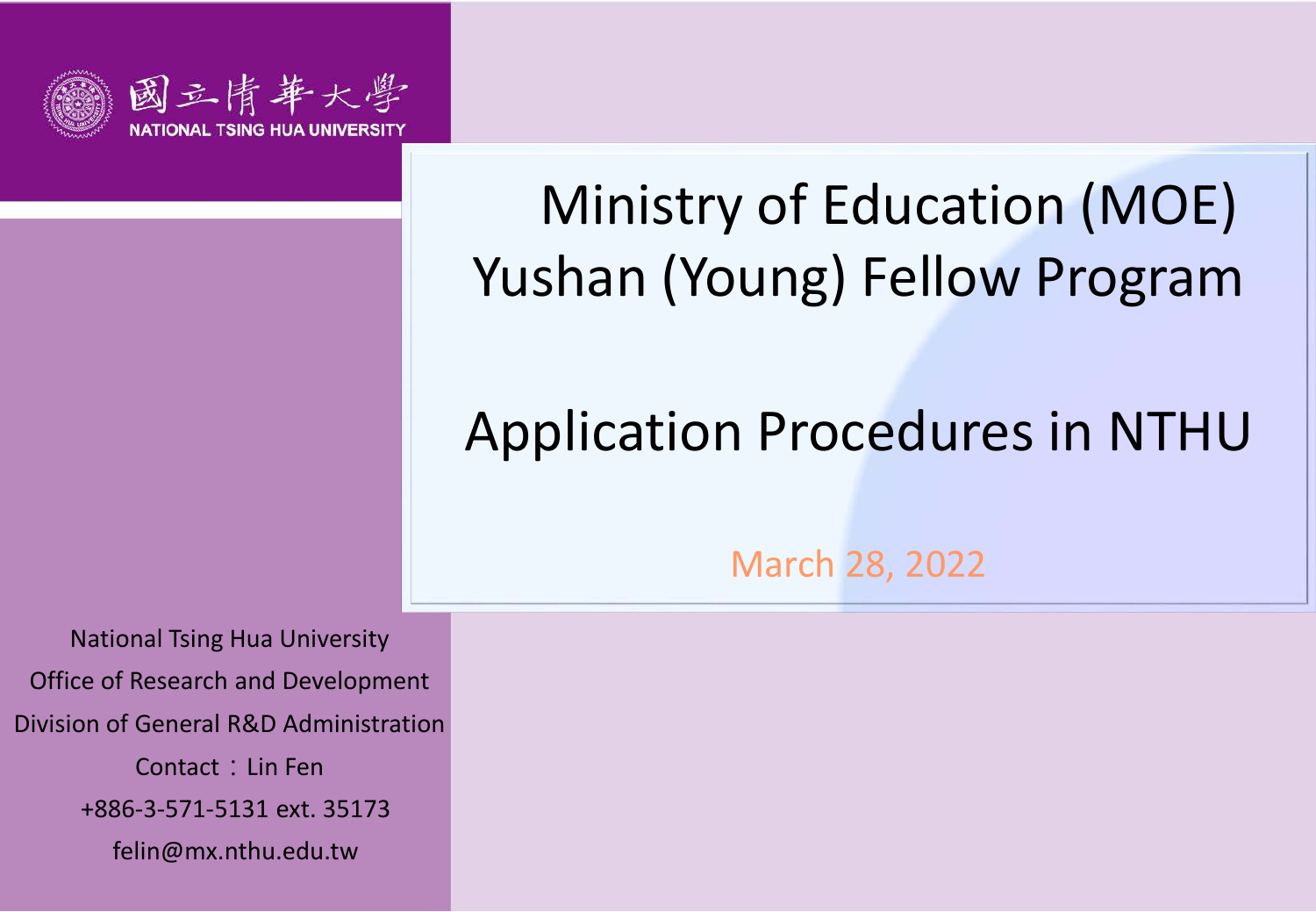

## Directions and Websites

- Directions for Ministry of Education's Subsidization on Recruitment of Top International Talent by Universities and Colleges (January 21, 2022) ( Download: [https://yushan.moe.gov.tw/TopTalent/EN/Intro\)](https://yushan.moe.gov.tw/TopTalent/EN/Intro)
- MOE Yushan Fellow Program

Website: <https://yushan.moe.gov.tw/TopTalent/EN>

National Tsing Hua University Yushan Fellow Program

Website:<https://yushan.site.nthu.edu.tw/index.php?Lang=en>

● National Tsing Hua University/ Office of Research and Development/ Awards and Subsidies/ Yushan ( Young ) Fellow

Website:<http://rd.site.nthu.edu.tw/p/405-1006-163861,c15418.php?Lang=zh-tw>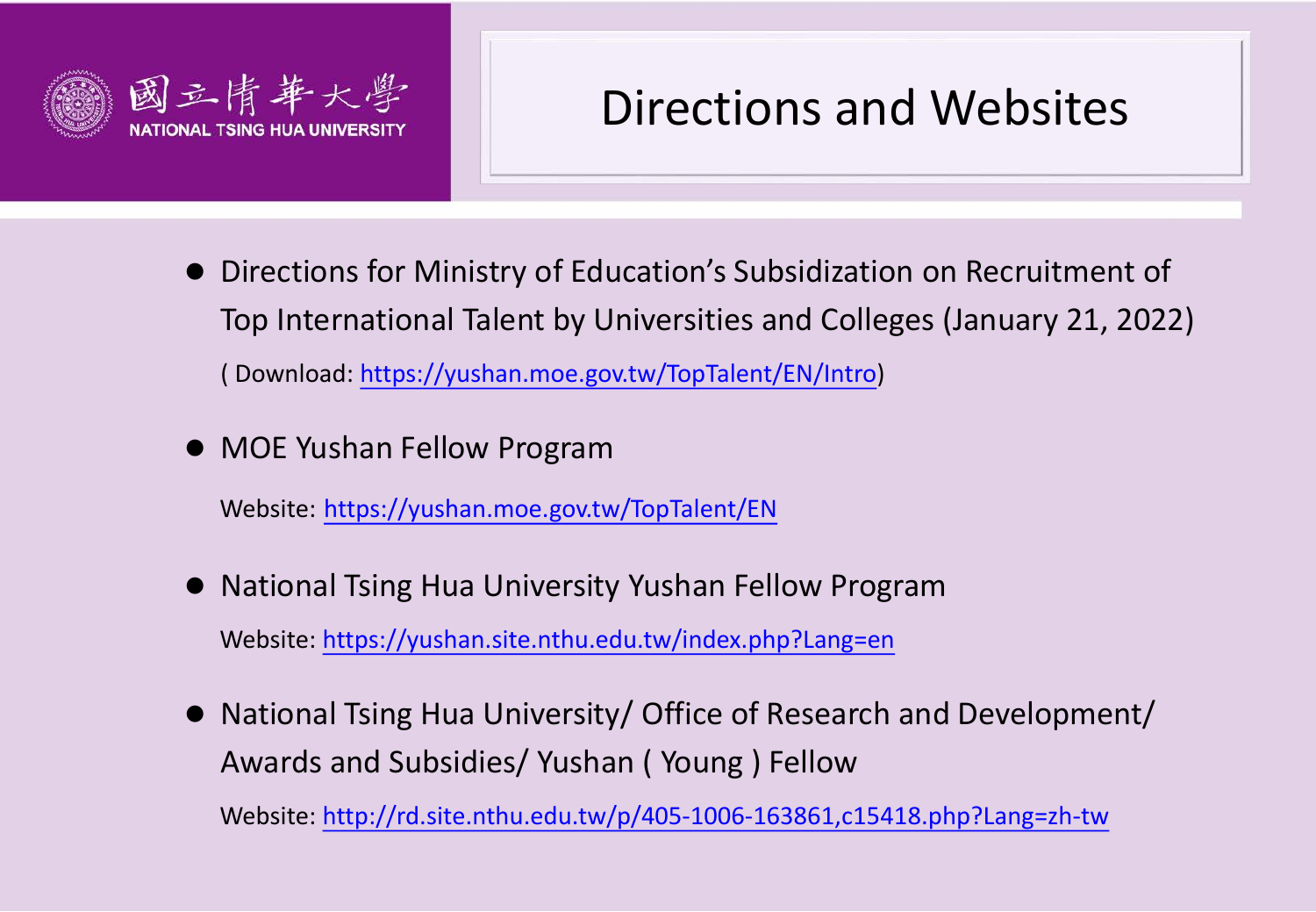

## Duration of Program and Application Schedule

|                                                                                                                                    |                                                               | The 1 <sup>st</sup> Term Program                                                                                                                                                                                                                                                                                                                                                                                                                                                                                                                                                                                                                                               | The 2 <sup>nd</sup> Term Program                                                 |                                                                                                          |                                            |                                                             |                                                                              |
|------------------------------------------------------------------------------------------------------------------------------------|---------------------------------------------------------------|--------------------------------------------------------------------------------------------------------------------------------------------------------------------------------------------------------------------------------------------------------------------------------------------------------------------------------------------------------------------------------------------------------------------------------------------------------------------------------------------------------------------------------------------------------------------------------------------------------------------------------------------------------------------------------|----------------------------------------------------------------------------------|----------------------------------------------------------------------------------------------------------|--------------------------------------------|-------------------------------------------------------------|------------------------------------------------------------------------------|
| <b>Type</b>                                                                                                                        | <b>Duration of</b><br>Program                                 | The 1 <sup>st</sup> Time Application                                                                                                                                                                                                                                                                                                                                                                                                                                                                                                                                                                                                                                           | The 2 <sup>nd</sup> Time                                                         | eligible to<br>apply for the                                                                             | Application                                | Approval                                                    |                                                                              |
|                                                                                                                                    |                                                               | <b>Application Time</b>                                                                                                                                                                                                                                                                                                                                                                                                                                                                                                                                                                                                                                                        | <b>Approval Time</b>                                                             | <b>Application</b>                                                                                       | $2nd$ term ?                               | <b>Time</b>                                                 | <b>Time</b>                                                                  |
| <b>Yushan Fellow</b>                                                                                                               | approved<br>once for 3<br>years                               | Feb. to April each year<br>$\bullet$ After receiving the formal notice from<br>the MOE (estimated in January or<br>February), the Office of Research and<br>Development in NTHU should<br>announce the deadline of application<br>(estimated in early March).<br>$\bullet$ Then the Colleges in NTHU should set<br>their deadlines (estimated in February<br>or early March) and review the<br>application cases before submitting<br>them to NTHU Yushan (Young) Fellow<br>Program Review Committee for further<br>review.<br>$\bullet$ Application cases approved by the<br>further review should be submitted to<br>the MOE (estimated in early April) for<br>final review. | ● An application<br>is reviewed<br>once a year<br>following the<br>academic year | <b>Applicants</b><br>disapproved by<br>the MOE<br>should<br>demonstrate<br>new academic<br>achievements, | Yes<br>(limited to<br>one time at<br>most) | 6 months<br>before the<br>$1st$ term<br>program's<br>expiry | 3 months<br>before expiry<br>of the 1 <sup>st</sup><br>term of<br>employment |
| <b>Yushan Young</b><br>Fellow                                                                                                      | approved<br>once for 5<br>years                               |                                                                                                                                                                                                                                                                                                                                                                                                                                                                                                                                                                                                                                                                                | schedule.<br>$\bullet$ Approval time :<br>estimated<br>before the end<br>of July | and attach a<br>comparison<br>table of<br>revision for the<br>2 <sup>nd</sup> Time<br>application.       |                                            |                                                             |                                                                              |
| [not approved to be<br>Yushan (Young) Fellow ]<br><b>Fellow Subsidized</b><br>Additional<br>Administrative<br><b>Support Grant</b> | Following the<br>directions of<br>Yushan<br>(Young)<br>Fellow | Following the directions of Yushan<br>(Young) Fellow                                                                                                                                                                                                                                                                                                                                                                                                                                                                                                                                                                                                                           | Following the<br>directions of<br>Yushan (Young)<br>Fellow                       | Following the<br>directions of<br>Yushan (Young)<br>Fellow                                               | No                                         |                                                             |                                                                              |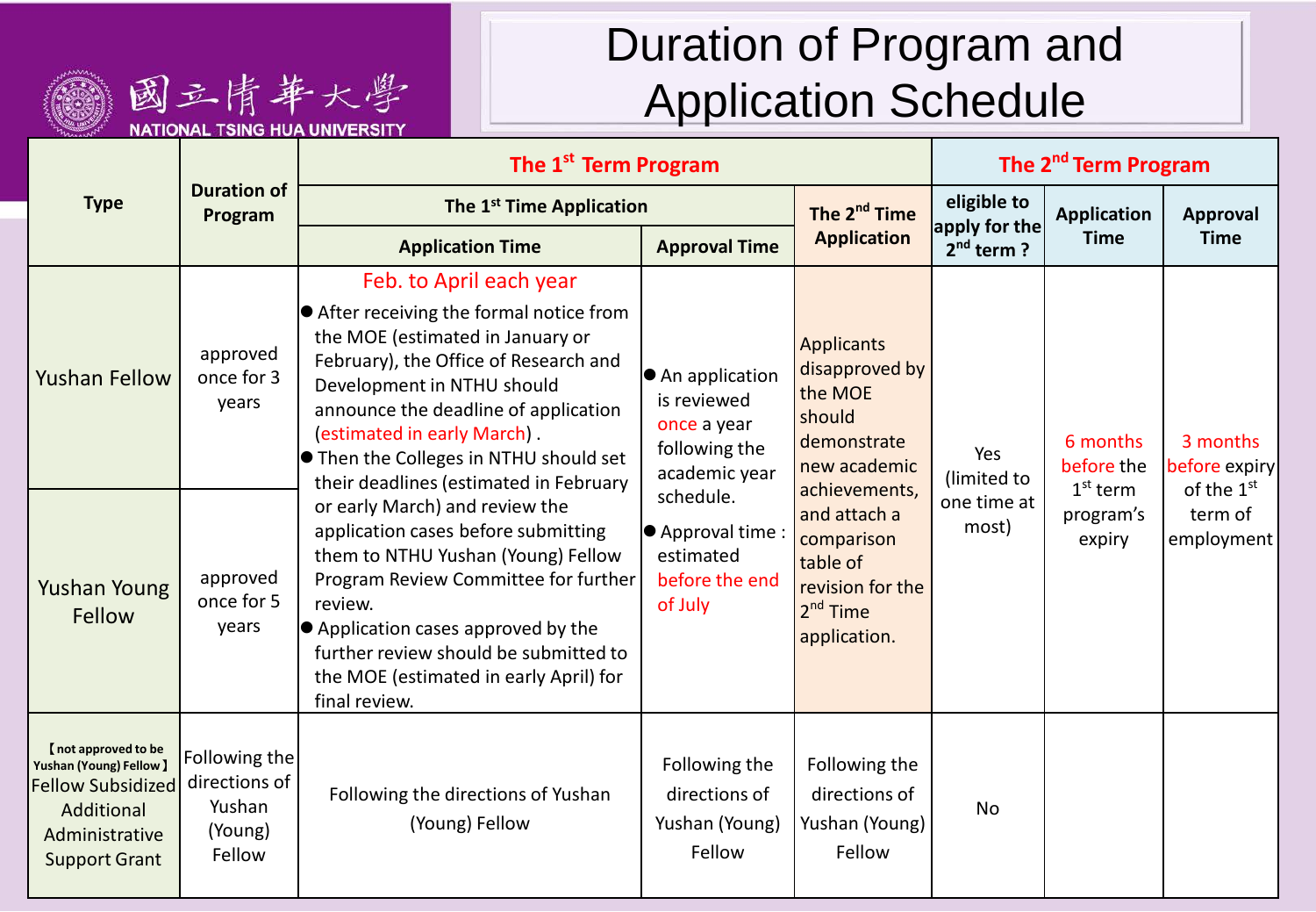## Application Documents

| Application Docunicitio<br>國立情華大學                                                                                                                                                                                                                                                                                                                                                                                                                                                                                                                                                                                                                                                                                                                                                                                                                                                                                                                                                                                                                                                                                                                                                                                                                                                                                                                                                                                                                                                                                                                                                                                                                                                                          |                                     |                                     |
|------------------------------------------------------------------------------------------------------------------------------------------------------------------------------------------------------------------------------------------------------------------------------------------------------------------------------------------------------------------------------------------------------------------------------------------------------------------------------------------------------------------------------------------------------------------------------------------------------------------------------------------------------------------------------------------------------------------------------------------------------------------------------------------------------------------------------------------------------------------------------------------------------------------------------------------------------------------------------------------------------------------------------------------------------------------------------------------------------------------------------------------------------------------------------------------------------------------------------------------------------------------------------------------------------------------------------------------------------------------------------------------------------------------------------------------------------------------------------------------------------------------------------------------------------------------------------------------------------------------------------------------------------------------------------------------------------------|-------------------------------------|-------------------------------------|
| <b>Application Documents</b>                                                                                                                                                                                                                                                                                                                                                                                                                                                                                                                                                                                                                                                                                                                                                                                                                                                                                                                                                                                                                                                                                                                                                                                                                                                                                                                                                                                                                                                                                                                                                                                                                                                                               | The 1 <sup>st</sup> Term<br>Program | The 2 <sup>nd</sup> Term<br>Program |
| • A list of application cases                                                                                                                                                                                                                                                                                                                                                                                                                                                                                                                                                                                                                                                                                                                                                                                                                                                                                                                                                                                                                                                                                                                                                                                                                                                                                                                                                                                                                                                                                                                                                                                                                                                                              | $\checkmark$                        |                                     |
| • The MOE Yushan (Young) Fellow Program application proposal (both in Chinese and English)<br>with attachments:<br>1. Application guidelines of scholars, and Consent Form (Letter of Agreement): the scholar must sign in person<br>2. Personal resume/ curriculum vitae (CV) and the list of the publications and academic works:<br>. Yushan Fellows: please provide the list of the publications and academic works in the past 10 years.<br>. Yushan Young Fellows: please provide the list of past 5-years publications and academic outcomes.<br>. Yushan Fellows who have significant contributions in their area of industrial expertise, please provide<br>the list of the publications and academic works or statements of important contribution/achievement in<br>the industrial field in the past 10 years.<br>3. Recommendation letters:<br>must contain keywords "Ministry of Education Yushan Young Fellow Program"<br>.Yushan Fellow: recommendation letters are not necessary.<br>.Yushan Young Fellow: please attach 2 recommendation letters.<br>4. Academic outputs (Collection of papers and application bind in the same volume):<br>. Yushan Fellows: please provide 5 academic papers (full text) by the scholars to be appointed which have<br>been published within the last 5 years and are representative of their field or research.<br>. Yushan Young Fellows: please provide 'no more' than 5 academic outputs (full text).<br>. Yushan Fellows who have significant contributions in their area of industrial expertise, please provide<br>'no more' than 5 academic outputs (full text) or statements of important contribution/achievement in the<br>industrial field. |                                     |                                     |
| $\bullet$ The 1 <sup>st</sup> term final report in qualitative and quantitative form                                                                                                                                                                                                                                                                                                                                                                                                                                                                                                                                                                                                                                                                                                                                                                                                                                                                                                                                                                                                                                                                                                                                                                                                                                                                                                                                                                                                                                                                                                                                                                                                                       |                                     |                                     |
| • The meeting minutes of College Level Review Committee (ex: College Administration Meeting,<br>College Faculty Review Committee)                                                                                                                                                                                                                                                                                                                                                                                                                                                                                                                                                                                                                                                                                                                                                                                                                                                                                                                                                                                                                                                                                                                                                                                                                                                                                                                                                                                                                                                                                                                                                                          |                                     |                                     |
| • The content and url of the advertisement of new faculty recruitment the appointing Units<br>announced on the websites                                                                                                                                                                                                                                                                                                                                                                                                                                                                                                                                                                                                                                                                                                                                                                                                                                                                                                                                                                                                                                                                                                                                                                                                                                                                                                                                                                                                                                                                                                                                                                                    |                                     |                                     |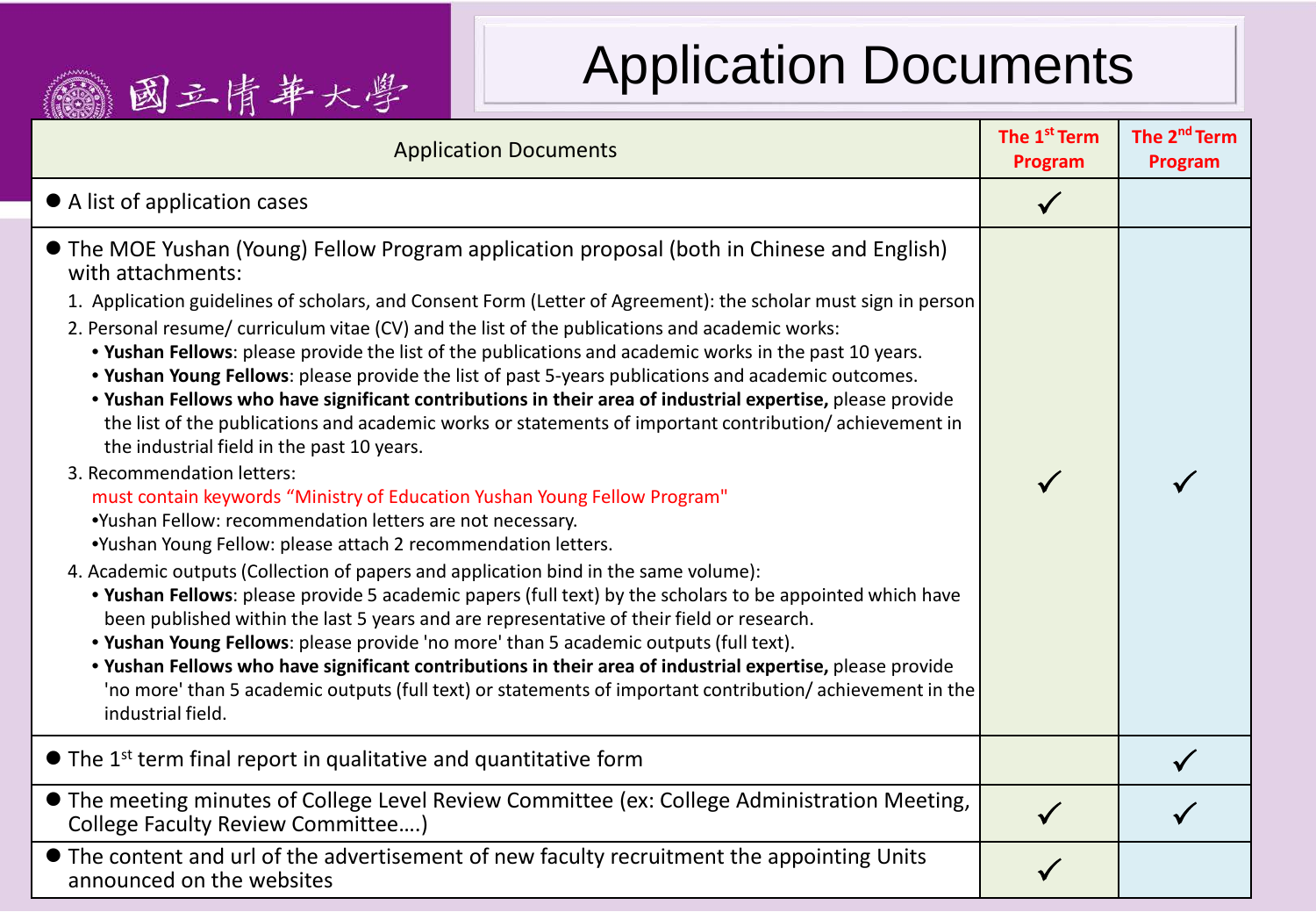### 1 國三肯華大學

## Quota of Units/ Review Criteria

| <b>Quota Allocation Method</b>                                                                                                                                                                                                                                                                                                                                                                                                                                                                                                                                                                                                                                                                                                                                                                                                                                                                                                                                                                                                                                                                                                                                                                                                                                                                                                                                                    | <b>Review Method</b>                                                                                                                                                                                                                                                                                                                                                                                                                                                                          | <b>Review Items</b>                                                                                                                                                                                                                                                                                                                                                                                                                                                                                                                                                                                                                                                                                                                                                                                                                                                                                                                                                                                                                                                                                                                                                                                                                                                                                                                                                                                                                                                                                                                                                                                                      | <b>Review Criteria</b>                                                                                                                                                                                                                                                                                                                                                                                                                                                                                                                                                         |
|-----------------------------------------------------------------------------------------------------------------------------------------------------------------------------------------------------------------------------------------------------------------------------------------------------------------------------------------------------------------------------------------------------------------------------------------------------------------------------------------------------------------------------------------------------------------------------------------------------------------------------------------------------------------------------------------------------------------------------------------------------------------------------------------------------------------------------------------------------------------------------------------------------------------------------------------------------------------------------------------------------------------------------------------------------------------------------------------------------------------------------------------------------------------------------------------------------------------------------------------------------------------------------------------------------------------------------------------------------------------------------------|-----------------------------------------------------------------------------------------------------------------------------------------------------------------------------------------------------------------------------------------------------------------------------------------------------------------------------------------------------------------------------------------------------------------------------------------------------------------------------------------------|--------------------------------------------------------------------------------------------------------------------------------------------------------------------------------------------------------------------------------------------------------------------------------------------------------------------------------------------------------------------------------------------------------------------------------------------------------------------------------------------------------------------------------------------------------------------------------------------------------------------------------------------------------------------------------------------------------------------------------------------------------------------------------------------------------------------------------------------------------------------------------------------------------------------------------------------------------------------------------------------------------------------------------------------------------------------------------------------------------------------------------------------------------------------------------------------------------------------------------------------------------------------------------------------------------------------------------------------------------------------------------------------------------------------------------------------------------------------------------------------------------------------------------------------------------------------------------------------------------------------------|--------------------------------------------------------------------------------------------------------------------------------------------------------------------------------------------------------------------------------------------------------------------------------------------------------------------------------------------------------------------------------------------------------------------------------------------------------------------------------------------------------------------------------------------------------------------------------|
| Universities obtained Part I (implementing<br>$\bullet$<br>teaching innovation, developing university<br>features, enhancing higher education<br>publicity, fulfilling university social<br>responsibility, and making resources more<br>public) subsidy of more than NT\$50 million<br>for the Higher Education SPROUT Project.<br>According to the ratio of each discipline<br>within research centers and the funding for<br>Part I and Part II of the Higher Education<br>SPROUT Project, the quota for the applicant<br>universities will be approved according to the<br>class interval; the funding for other<br>universities will be approved on an annual<br>basis according to the policy of the MOE.<br>• The calculation method for the quota of units<br>is as follows: Yushan Fellows are one unit,<br>whereas Yushan Young Fellows are one-third<br>of a unit<br>• Those who do not apply in the current year<br>will be deemed to have given up their<br>application quota. For applications<br>disapproved by MOE, their application quota<br>of units will not be returned to the university.<br>Universities can continue to use the pre-<br>approved places by MOE before 2020 until<br>the places are exhausted.<br>• Yushan (Young) Fellows who applied for the<br>subsequent term can be excluded from the<br>allocated quota by MOE for the current year. | An application is<br>$\bullet$<br>reviewed once a<br>year following<br>the academic<br>year schedule.<br>A review<br>$\bullet$<br>committee is<br>established. One<br>convener for<br>each of six fields<br>(i.e., humanities<br>and arts, social<br>sciences,<br>science,<br>medicine,<br>engineering,<br>and life science<br>and agriculture)<br>is determined.<br>Each convener<br>recommends<br>reviewers and<br>expert fellows.<br>Anonymous<br>reviewers<br>review each<br>application. | 1. Past experience & achievements of the scholar<br>the university proposes to appoint (significant<br>academic contribution(s), details of academic<br>awards received, critical academic research<br>findings and so on):<br>(1) Personal resume/ curriculum vitae<br>(2) The Yushan Fellows please proved the list of the<br>publications and academic works in the past 10<br>years. The Yushan Young Fellows, please offer the<br>list of past 5-years publications and academic<br>outcomes.<br>(3) Other outstanding performance (Optional).<br>(4) Please provide the 1 <sup>st</sup> term final report in qualitative<br>and quantitative form (for the 2 <sup>nd</sup> term only)<br>2. Relevance of the proposed appointee's future<br>research topic(s) to the university's<br>development and anticipated benefits (for<br>example, Higher Education SPROUT Project)<br>(1) The scholar's research plans and associated goal(s).<br>(2) Details of the scholar's research topic(s) and how<br>their research is related to the university's<br>development. The relations with the projects will be<br>needed to describe in detail.<br>(3) The fellows' research work (specific description)<br>(4) Anticipated benefits (Expected achievement of<br>quantitative or qualitative results)<br>3. Package of supportive measures and<br>arrangements the university will provide<br>4. Reasonableness of providing the salary and<br>benefits<br>5. Planning to Collaboratively Establish a Team<br>(This request does not need details to be given if the<br>proposal is to appoint a Yushan Young Fellow.) | • A Yushan Fellow<br>should have the<br>ability to win the<br>"Academic Award"<br>from the MOE; a<br>Yushan fellow who<br>has made<br>significant<br>contributions in<br>industrial research<br>and development<br>must possess the<br>ability to win the<br>"National Award<br>for Distinguished<br><b>Contribution to</b><br>Industry-<br>Academia<br>Cooperation" from<br>the MOE.<br>A Yushan Young<br>$\bullet$<br>Fellow should have<br>the ability or<br>potential to win<br>"Ta-You Wu<br><b>Memorial Award"</b><br>from the Ministry<br>of Science and<br>Technology. |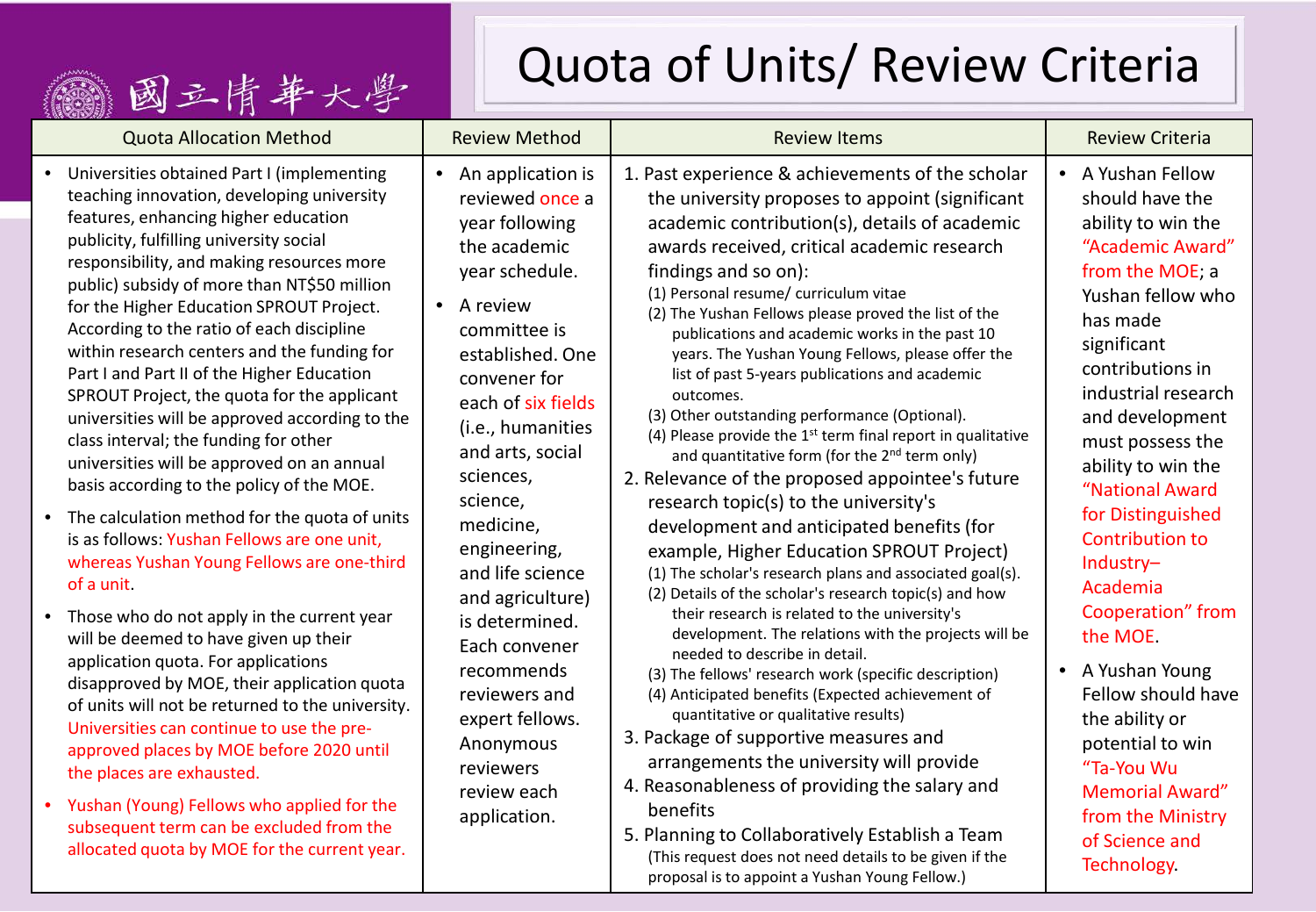## Eligibility Criteria

|                                                                                  | 國立情華                                                                                                                                                                                                                             |                                                                                                               | LIISINIIILY UITLEITA                                                                                                                                                                                                                                                                                                |                                                                                       |
|----------------------------------------------------------------------------------|----------------------------------------------------------------------------------------------------------------------------------------------------------------------------------------------------------------------------------|---------------------------------------------------------------------------------------------------------------|---------------------------------------------------------------------------------------------------------------------------------------------------------------------------------------------------------------------------------------------------------------------------------------------------------------------|---------------------------------------------------------------------------------------|
| <b>Type</b>                                                                      | Proposed<br><b>Appointment Category</b>                                                                                                                                                                                          | Proposed<br>Appointment<br>Position                                                                           | <b>Eligibility Criteria</b>                                                                                                                                                                                                                                                                                         | Supplement<br>Description                                                             |
| <b>Yushan Fellow</b>                                                             | Full-time member of<br>teaching staff                                                                                                                                                                                            | Professor<br><b>Associate Professor</b><br><b>Assistant Professor</b>                                         | A Yushan Fellow must possess one of the following<br>qualifications:<br>• Has worked at a leading international research institution or                                                                                                                                                                             |                                                                                       |
|                                                                                  | Professor, on term<br>Full-time member of<br>contract<br>teaching staff,<br>Associate Professor,<br>additional to staffing<br>on term contract<br>(must be at least 65<br>Assistant Professor,<br>years old)<br>on term contract |                                                                                                               | an internationally renowned company for at least 10 years,<br>has an international academic prestige or cutting-edge<br>international expertise in core technology, and has<br>experience in leading an academic or industrial research<br>team                                                                     | <b>Yushan Fellows</b><br>and Yushan<br>Young Fellows<br>must not be<br>current full-  |
|                                                                                  | Short-term exchange<br>member of teaching<br>staff (to serve at the<br>university for at least 3<br>months each year)                                                                                                            | <b>Visiting Professor</b><br><b>Visiting Associate</b><br>Professor<br><b>Visiting Assistant</b><br>Professor | Recipient of a Nobel prize, is a fellow of a national academy,<br>is a fellow of a significant international association, or has<br>received some equivalent recognition<br>Has made an outstanding contribution to the area of his or<br>$\bullet$<br>her academic or industrial expertise during the past 5 years | time<br>employees (not<br>including<br>personnel<br>whose service<br>duration is less |
|                                                                                  |                                                                                                                                                                                                                                  | Professor                                                                                                     | A Yushan Young Fellow is a fellow who was granted his or her<br>highest education certification during the past 10 years, or<br>whose age is less than 45 years old, and meets one of the<br>following requirements:<br>• Has worked at a leading international research institution or                             | than one year)<br>or retirees at<br>universities or<br>academic<br>research           |
| <b>Yushan Young</b><br>Fellow                                                    | Full-time member of<br>teaching staff                                                                                                                                                                                            | <b>Associate Professor</b><br><b>Assistant Professor</b>                                                      | an internationally renowned company for at least 5 years<br>and has development potential                                                                                                                                                                                                                           | institutions in<br>Taiwan.                                                            |
|                                                                                  |                                                                                                                                                                                                                                  |                                                                                                               | Has experience in conducting significant research projects<br>$\bullet$<br>Has made an exceptional contribution to the area of his or<br>$\bullet$<br>her academic expertise during the past 5 years                                                                                                                |                                                                                       |
| <b>Fellow Subsidized</b><br>Additional<br>Administrative<br><b>Support Grant</b> | Following the directions of Yushan (Young) Fellow                                                                                                                                                                                |                                                                                                               |                                                                                                                                                                                                                                                                                                                     |                                                                                       |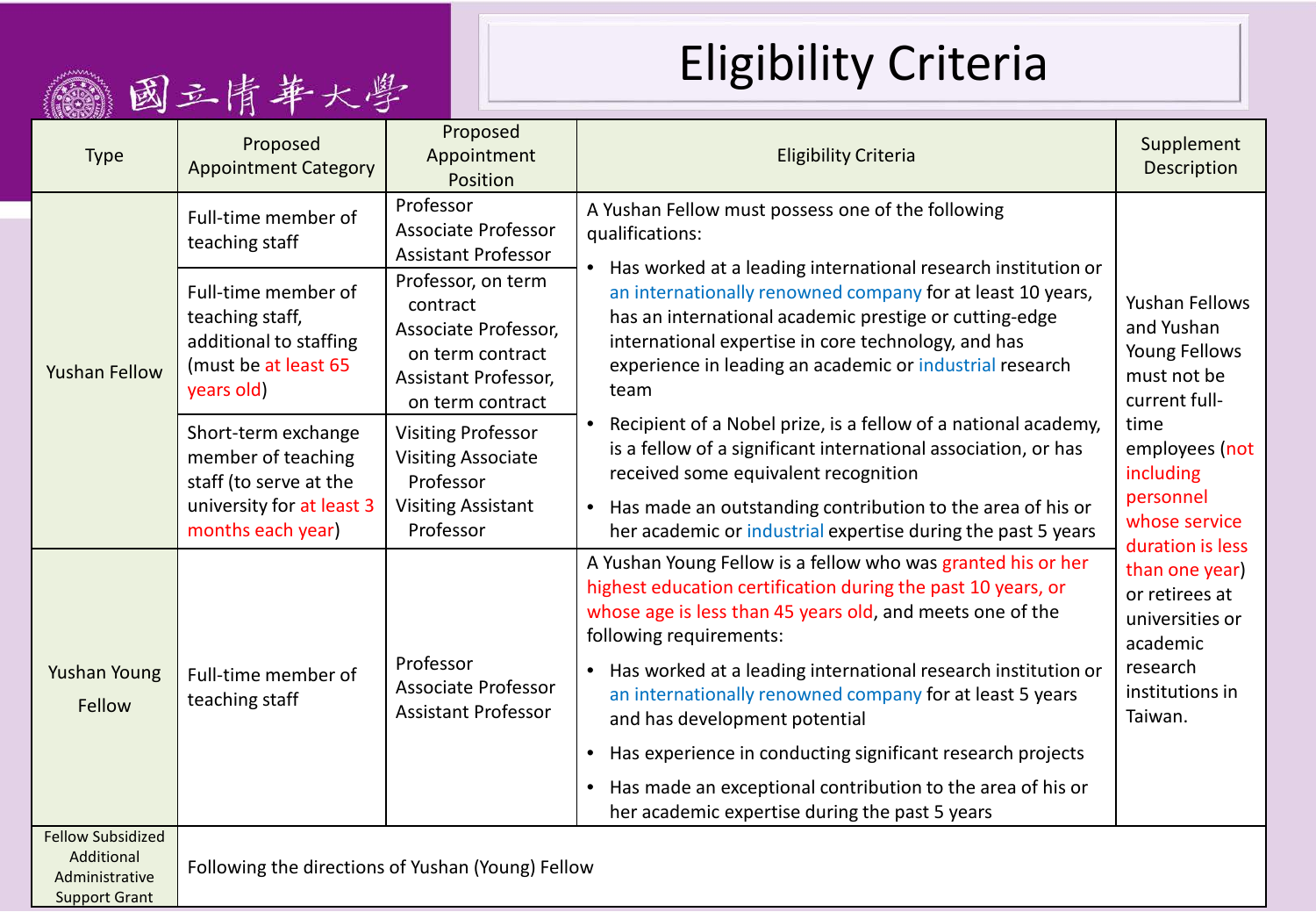

## Planning to Collaboratively Establish a Team

| <b>Type</b>                                                                      | <b>Description</b>                                                                                                                                                                                                                                                                                                                                        |
|----------------------------------------------------------------------------------|-----------------------------------------------------------------------------------------------------------------------------------------------------------------------------------------------------------------------------------------------------------------------------------------------------------------------------------------------------------|
|                                                                                  | • The fellows should form a research team and execute teaching or research projects jointly with<br>teaching and research members at the university.                                                                                                                                                                                                      |
|                                                                                  | • This research team should cooperate and exchange foreign academic resources and link them<br>to the development of the host university.                                                                                                                                                                                                                 |
|                                                                                  | • The team must include one or more university staff members at or below the associate<br>professor or postdoctoral research fellows.                                                                                                                                                                                                                     |
| <b>Yushan Fellow</b>                                                             | • The fellows should make good use of these global academic network resources to assist the<br>internationalization of the host university and promote international communication and<br>cooperation (including teachers and students exchange activity between universities,<br>international research collaborations, dual degree programs and so on). |
|                                                                                  | • The global promotion of the Yushan Fellow Program is expected to form a platform to recruit<br>top international fellows better. The host universities should offer all required expenses and<br>resources.                                                                                                                                             |
| <b>Yushan Young Fellow</b>                                                       | No limitations                                                                                                                                                                                                                                                                                                                                            |
| <b>Fellow Subsidized</b><br>Additional<br><b>Administrative Support</b><br>Grant | Following the directions of Yushan (Young) Fellow                                                                                                                                                                                                                                                                                                         |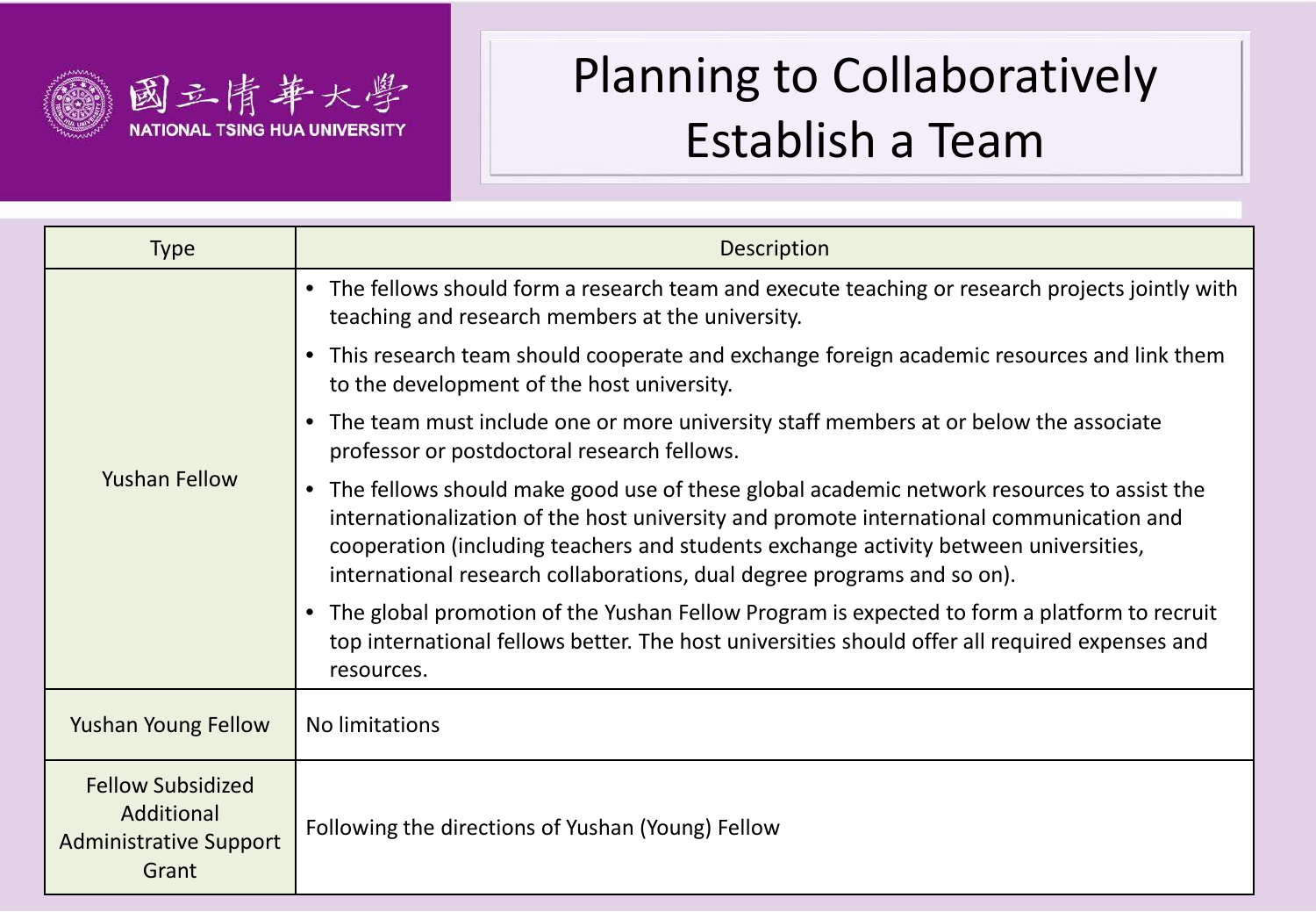



| <b>Type</b>                                                                      | Yushan (Young) Fellow Program Application<br><b>Procedures in NTHU</b>                                                                                                                                                                                                                                                                                                                                                                                                                                                                                                                                                                                                                                                                                                                                                                                                                                                                                                                                                                                                                                                                                                                                                                                                                                                                                                                                                                                       |  | New Faculty Member Appointment Procedures in NTHU                         |                                                                                                                       |                                                                                                                      |                                                                       |
|----------------------------------------------------------------------------------|--------------------------------------------------------------------------------------------------------------------------------------------------------------------------------------------------------------------------------------------------------------------------------------------------------------------------------------------------------------------------------------------------------------------------------------------------------------------------------------------------------------------------------------------------------------------------------------------------------------------------------------------------------------------------------------------------------------------------------------------------------------------------------------------------------------------------------------------------------------------------------------------------------------------------------------------------------------------------------------------------------------------------------------------------------------------------------------------------------------------------------------------------------------------------------------------------------------------------------------------------------------------------------------------------------------------------------------------------------------------------------------------------------------------------------------------------------------|--|---------------------------------------------------------------------------|-----------------------------------------------------------------------------------------------------------------------|----------------------------------------------------------------------------------------------------------------------|-----------------------------------------------------------------------|
| Yushan<br>Fellow                                                                 | ● Application Procedures in NTHU:<br>• Colleges should compile application cases and<br>then summit cases to Office of R&D after<br>approved by College Level Review Committee.<br>• Office of R&D should submit the application cases<br>to the MOE for final review after approved by<br>University Level Review Committee.<br>• Supplement Descriptions:<br>. Yushan (Young) Fellows must not be current full-<br>time employees (not including personnel whose<br>service duration is less than one year) or retirees<br>at universities or academic research institutions in<br>Taiwan.<br>• The new faculty member appointment procedures<br>and the Yushan (Young) Fellow Program<br>application procedures can be proceed in parallel.<br>• For applicants who have not completed the<br>appointment procedures, the appointing units can<br>apply for the Yushan (Young) Fellow Program for<br>them first, and complete the appointment<br>procedures by August 1 of next academic year<br>(Remark) after approved by the MOE. The<br>appointing units that cannot complete the<br>appointment procedures by the deadline are<br>deemed to be automatically waived.<br>Remark: The appointing units should complete<br>the appointment procedures matching the date<br>of appointment, and the schedule of all levels of<br><b>Faculty Committees and University Recruitment</b><br>Committee.<br>Following the directions of Yushan (Young) Fellow |  | <b>Type</b>                                                               | Proposed<br>Appointment<br>Category                                                                                   | Proposed<br>Appointment<br>Position                                                                                  | Appointn                                                              |
|                                                                                  |                                                                                                                                                                                                                                                                                                                                                                                                                                                                                                                                                                                                                                                                                                                                                                                                                                                                                                                                                                                                                                                                                                                                                                                                                                                                                                                                                                                                                                                              |  |                                                                           | Full-time member of<br>teaching staff                                                                                 | Professor<br>Associate Professor<br><b>Assistant Professor</b>                                                       | Required<br>by all leve<br><b>Review Co</b><br>University<br>Committe |
|                                                                                  |                                                                                                                                                                                                                                                                                                                                                                                                                                                                                                                                                                                                                                                                                                                                                                                                                                                                                                                                                                                                                                                                                                                                                                                                                                                                                                                                                                                                                                                              |  | Yushan<br>Fellow                                                          | Full-time member<br>of teaching staff,<br>additional to<br>staffing (must be at                                       | Professor, on term<br>contract<br>Associate Professor,<br>on term contract<br>Assistant Professor,                   | Required<br>by all leve<br><b>Review Co</b>                           |
|                                                                                  |                                                                                                                                                                                                                                                                                                                                                                                                                                                                                                                                                                                                                                                                                                                                                                                                                                                                                                                                                                                                                                                                                                                                                                                                                                                                                                                                                                                                                                                              |  |                                                                           | least 65 years old)<br>Short-term exchange<br>member of teaching<br>staff (to serve at the<br>university for at least | on term contract<br><b>Visiting Professor</b><br><b>Visiting Associate</b><br>Professor<br><b>Visiting Assistant</b> | Required<br>appointm<br>of part-tir<br>members                        |
| Yushan<br>Young<br>Fellow                                                        |                                                                                                                                                                                                                                                                                                                                                                                                                                                                                                                                                                                                                                                                                                                                                                                                                                                                                                                                                                                                                                                                                                                                                                                                                                                                                                                                                                                                                                                              |  | Yushan<br>Young<br>Fellow                                                 | 3 months each year)<br>Full-time member of<br>teaching staff                                                          | Professor<br>Professor<br>Associate Professor<br><b>Assistant Professor</b>                                          | Required<br>by all leve<br><b>Review Co</b><br>University<br>Committe |
| <b>Fellow Subsidized</b><br>Additional<br>Administrative<br><b>Support Grant</b> |                                                                                                                                                                                                                                                                                                                                                                                                                                                                                                                                                                                                                                                                                                                                                                                                                                                                                                                                                                                                                                                                                                                                                                                                                                                                                                                                                                                                                                                              |  | Fellow Subsidized<br>Additional<br>Administrative<br><b>Support Grant</b> |                                                                                                                       | Following the directions of Yushan (Young) Fellow                                                                    |                                                                       |

# Application / Appointment Procedures in NTHU

Appointment Procedure

Required to be approved by all levels of Faculty Review Committees, and University Recruitment

Required to be approved by all levels of Faculty Review Committees

Required to follow the appointment procedures of part-time faculty

Required to be approved by all levels of Faculty Review Committees, and University Recruitment

Committee

Committee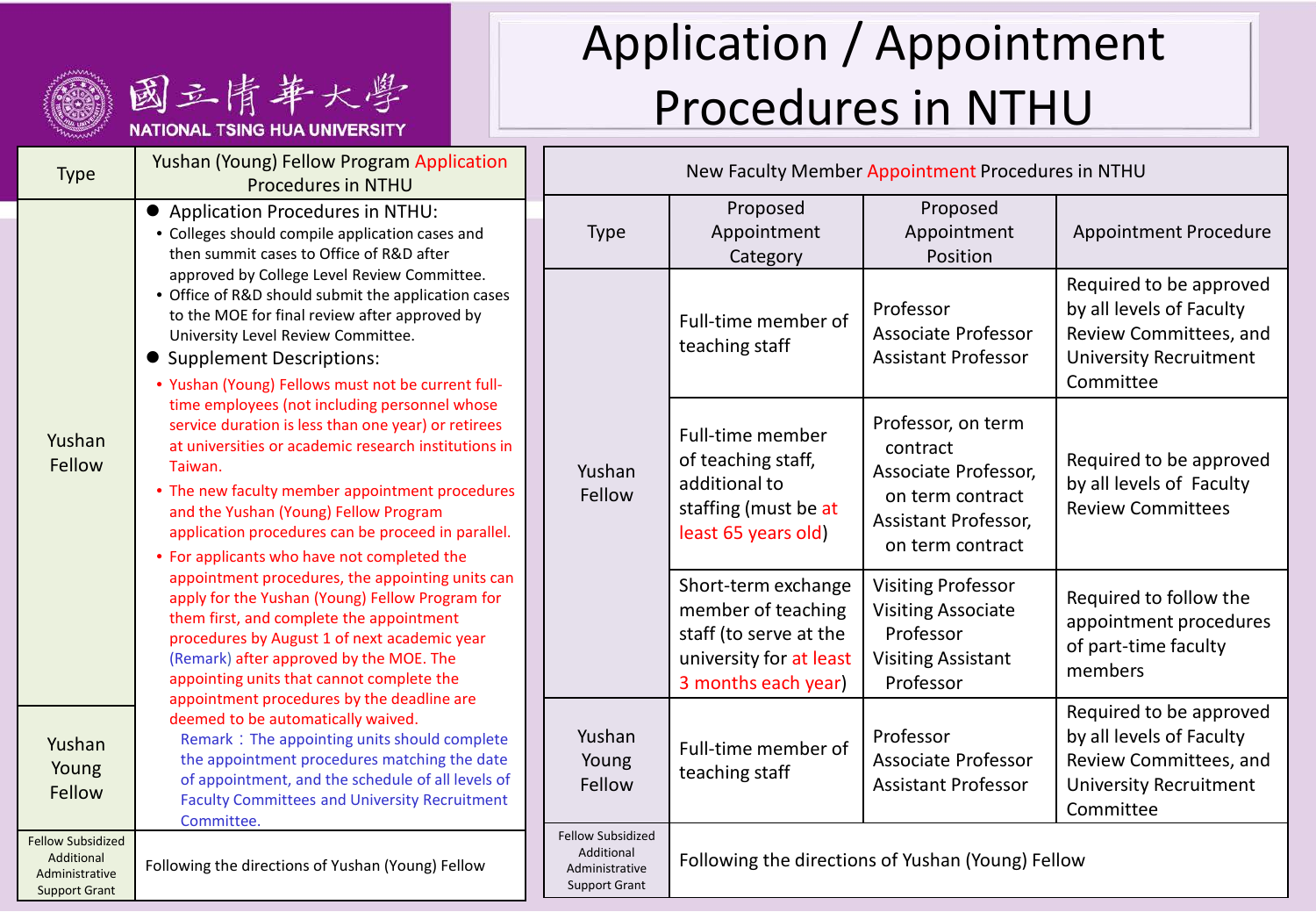



### Application/ Appointment Procedures in NTHU



**or**

**Full-time** member of teaching staff: required to be approved by all levels of Faculty Review Committees, and University Recruitment Committee

**Full-time** member of teaching staff, additional to staffing (must be **at least 65 years old**): required to be approved by all levels of Faculty Review Committees



College Faculty Review Committee Formal Request for Approval submitted by the Appointing Unit (delivered to the Office of Personnel, the Office of Research and Development for opinions, and then to the University Level Administration Unit in NTHU for approval) **Short-term** exchange: required to follow the appointment procedures of part-time faculty members Visiting Professor Visiting Associate Professor Visiting **Assistant** Professor Appointing unit: Department/ Institute Appointing unit: College College **Faculty** Review Committee Visiting Professor Visiting Associate Professor Visiting Assistant Professor Department/ Institute **Faculty** Review **Committee**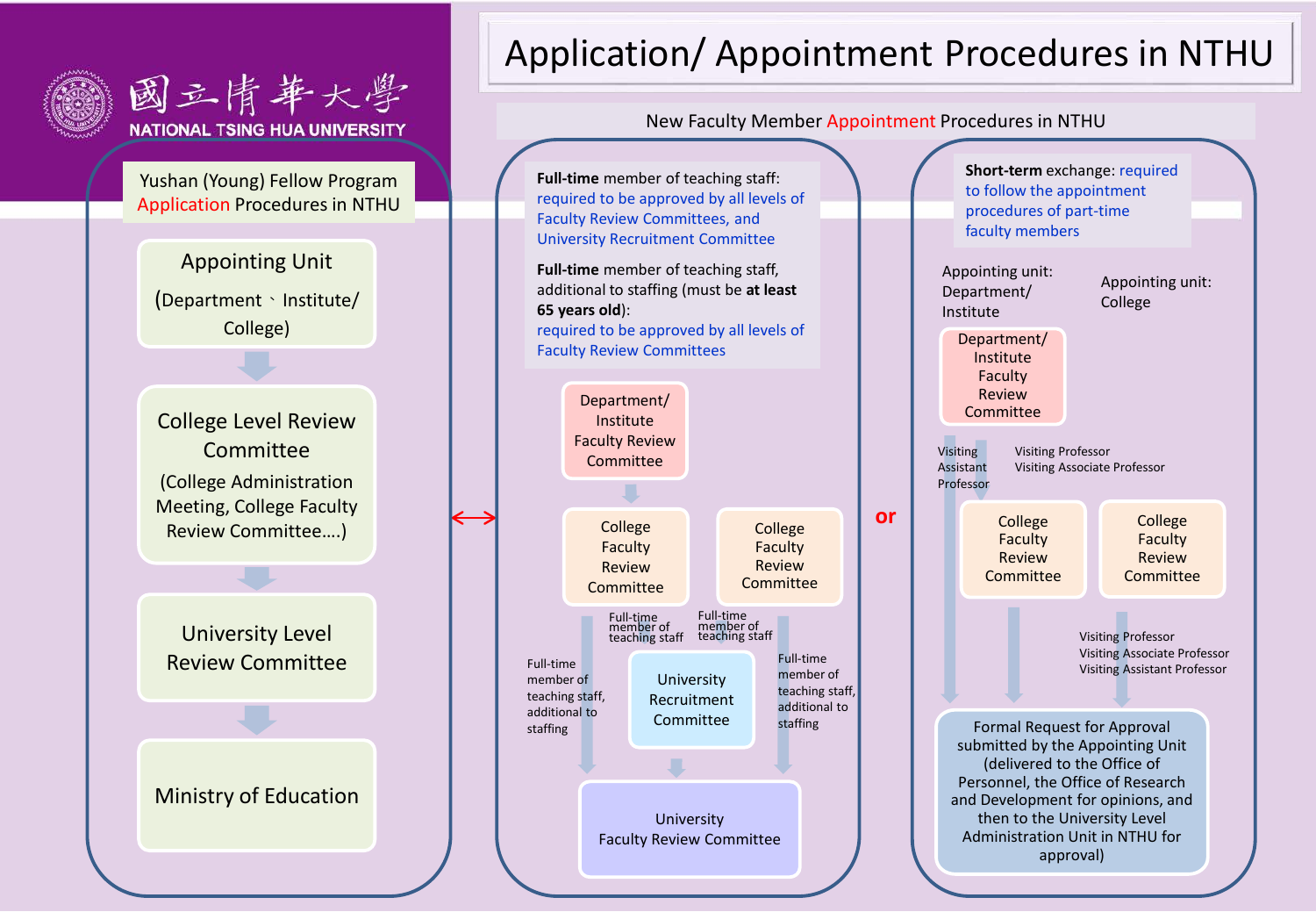## Items of Subsidies from the MOE

| 2 WA 3 MI 9 2 S H 1<br><b>Type</b>                                           | Items                                                                                                                                                          | Description                                                                                                                                                                                                                                                                                                                                                                                                                                                                                                                                                                                                                                                            | <b>Supplement Description</b>                                                                                                                                                                                                                                                                                                                          |                                                                                                                                 |  |
|------------------------------------------------------------------------------|----------------------------------------------------------------------------------------------------------------------------------------------------------------|------------------------------------------------------------------------------------------------------------------------------------------------------------------------------------------------------------------------------------------------------------------------------------------------------------------------------------------------------------------------------------------------------------------------------------------------------------------------------------------------------------------------------------------------------------------------------------------------------------------------------------------------------------------------|--------------------------------------------------------------------------------------------------------------------------------------------------------------------------------------------------------------------------------------------------------------------------------------------------------------------------------------------------------|---------------------------------------------------------------------------------------------------------------------------------|--|
| Yushan<br>Fellow                                                             | Nonstatutory<br>Salary                                                                                                                                         | • Up to NT\$5 million annually, approved once for 3 years<br>• Short-term exchange: granted proportionally according to the service<br>period                                                                                                                                                                                                                                                                                                                                                                                                                                                                                                                          |                                                                                                                                                                                                                                                                                                                                                        | •The fees are<br>current<br>expenditures.<br>•Other types of<br>fees should be<br>handled<br>according to the<br>directions for |  |
|                                                                              | Administrative<br><b>Support Grant</b>                                                                                                                         | • Up to NT\$1.5 million, approved once for 3 years<br>• Short-term exchange: granted proportionally according to the service<br>period<br>• The fees can be used for:<br>1. Administrative-assistant personnel expenses: including salaries,<br>labor and health insurance expenses, retirement funds, and severance pays<br>2. Teaching and research expenses<br>3. A Yushan Fellow's roundtrip airfare for that year<br>Business-class roundtrip airfare is the highest amount of roundtrip airfare<br>that can be paid to a Yushan fellow and the actual amount of airfare should<br>be reported and paid.<br>4. Employment Gold Card application relevant expenses | • Yushan Fellows and<br><b>Yushan Young Fellows</b><br>must not apply for<br>subsidies (flexible<br>salaries) provided by the<br>MOE.<br>• The candidate can not<br>be granted by"<br><b>Recruitment of Visiting</b><br><b>Science and Technology</b><br><b>Personnel with MOST</b>                                                                    |                                                                                                                                 |  |
| <b>Yushan Young</b>                                                          | Nonstatutory<br>Salary                                                                                                                                         | • Up to NT\$1.5 million annually, approved once for 5 years                                                                                                                                                                                                                                                                                                                                                                                                                                                                                                                                                                                                            | Funding" at the same<br>time.                                                                                                                                                                                                                                                                                                                          |                                                                                                                                 |  |
| Fellow                                                                       | • Up to NT\$1.5 million, approved once for 5 years<br>Administrative<br>. The fees can be used for: Following the directions of Yushan Fellow<br>Support Grant |                                                                                                                                                                                                                                                                                                                                                                                                                                                                                                                                                                                                                                                                        |                                                                                                                                                                                                                                                                                                                                                        | MOE subsidies<br>and funding and<br>the stipulation                                                                             |  |
|                                                                              | Nonstatutory<br>Salary                                                                                                                                         | No subsidy (please refer to Supplement Description)                                                                                                                                                                                                                                                                                                                                                                                                                                                                                                                                                                                                                    | Besides Yushan (Young)<br>fellows, for the fellows with                                                                                                                                                                                                                                                                                                | for central<br>government<br>expenses.                                                                                          |  |
| Fellow<br>Subsidized<br>Additional<br>Administrative<br><b>Support Grant</b> | Administrative<br><b>Support Grant</b>                                                                                                                         | • Up to NT\$1.5 million, approved once for 3/5 years<br>. The mid-term report review result: For fellows who fail to meet the<br>anticipated outcome, the MOE will adjust the amount of the<br>remaining program subsidy accordingly.<br>. The fees can be used for: Following the directions of Yushan Fellow                                                                                                                                                                                                                                                                                                                                                         | an exceptional contribution<br>to the area of their academic<br>expertise and appointed and<br>received additional wages by<br>the host universities from<br><b>Higher Education SPROUT</b><br>Project or other self-raising<br>funds (please state clearly in<br>the application plan), MOE<br>will offer additional<br>administrative support grant. |                                                                                                                                 |  |

( 国立 唐 華 大 學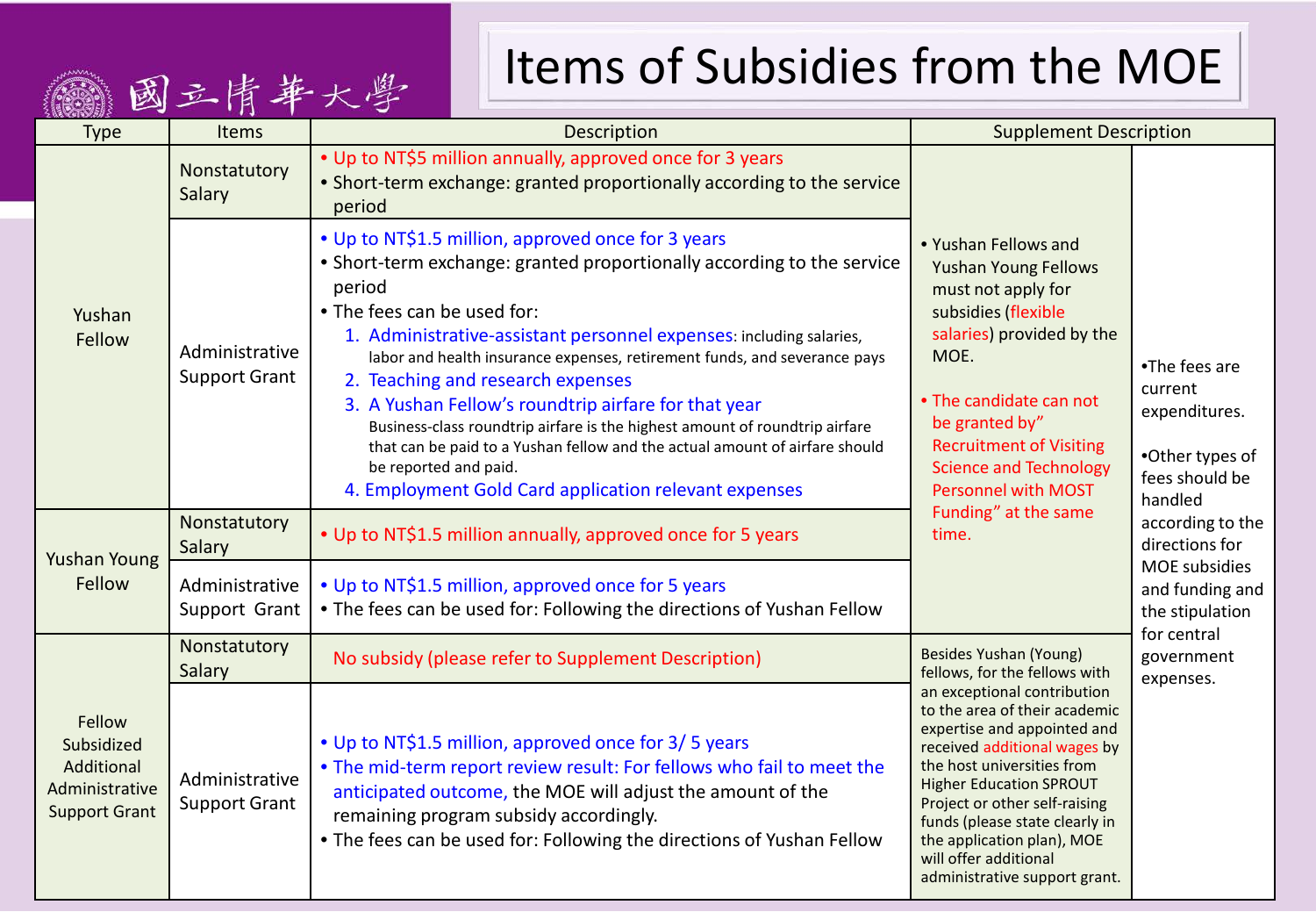## Items of Subsidies from NTHU

| VE CHEY SH S<br><b>Type</b>                                                  | <b>Items</b>                  | Description                                                                                                                                                                                                                                                                                                                                                           | <b>Supplement Description</b>                                                                                                                          |
|------------------------------------------------------------------------------|-------------------------------|-----------------------------------------------------------------------------------------------------------------------------------------------------------------------------------------------------------------------------------------------------------------------------------------------------------------------------------------------------------------------|--------------------------------------------------------------------------------------------------------------------------------------------------------|
|                                                                              | Statutory<br>Salary           | • The salary should not be less than that for the same level of teaching positions at<br>a national university (including the original salary, research allowances, and<br>supervisor allowances).                                                                                                                                                                    |                                                                                                                                                        |
|                                                                              |                               | Teaching and research expenses and equipment; personnel expenses for<br>administrative, teaching, and research assistants; airfares for teachers and their<br>family members; accommodation and moving expenses; and assistance with<br>children's education.                                                                                                         |                                                                                                                                                        |
| Yushan Fellow/                                                               |                               | • The expenses mentioned above should be paid by using self-fundraising funds by<br>the university and using subsidies from government agencies.                                                                                                                                                                                                                      | Yushan Fellows and<br>Yushan Young Fellows<br>must not apply for<br>subsidies (flexible salaries)<br>provided by the MOE.                              |
| Yushan Young                                                                 | Supportive<br><b>Benefits</b> | Regarding payment criteria and methods, the related matters should be handled<br>according to stipulations by the university or government agencies.                                                                                                                                                                                                                  |                                                                                                                                                        |
| Fellow                                                                       |                               | Please refer to the following websites:                                                                                                                                                                                                                                                                                                                               |                                                                                                                                                        |
|                                                                              |                               | . Newly Recruited Faculty Academic Research Subsidy (Start up Subsidy)<br>(contact: Division of General R&D Administration, Office of Research and Development)<br>http://rd.site.nthu.edu.tw/var/file/6/1006/attach/42/pta_85700_5020118_51062.pdf                                                                                                                   |                                                                                                                                                        |
|                                                                              |                               | <b>• Guest House III application and Housing Allowance</b><br>• Guest House III application (contact: Division of Dining and Facilities Management)<br>https://ddfm.site.nthu.edu.tw/p/412-1494-16426.php<br>. New Faculty's Housing Allowance (contact: Division of Property Management)<br>https://property.site.nthu.edu.tw/p/406-1169-197956,r1063.php?Lang=zh-tw |                                                                                                                                                        |
|                                                                              |                               | • Dependent Education Subsidy (contact: Office of Personnel)<br>http://person.site.nthu.edu.tw/p/406-1066-12001,r940.php?Lang=zh-tw                                                                                                                                                                                                                                   |                                                                                                                                                        |
| Fellow<br>Subsidized<br>Additional<br>Administrative<br><b>Support Grant</b> | Statutory<br>Salary           | Following the directions of Yushan (Young) Fellow                                                                                                                                                                                                                                                                                                                     | <b>Additional wages</b><br>(Nonstatutory Salary) should<br>be provided by the university                                                               |
|                                                                              | Supportive<br><b>Benefits</b> | Following the directions of Yushan (Young) Fellow                                                                                                                                                                                                                                                                                                                     | through the MOE Higher<br><b>Education SPROUT Project or</b><br>other self-fundraising funds<br>(should be stated clearly in<br>the application plan). |

( 国立 唐 華 大 學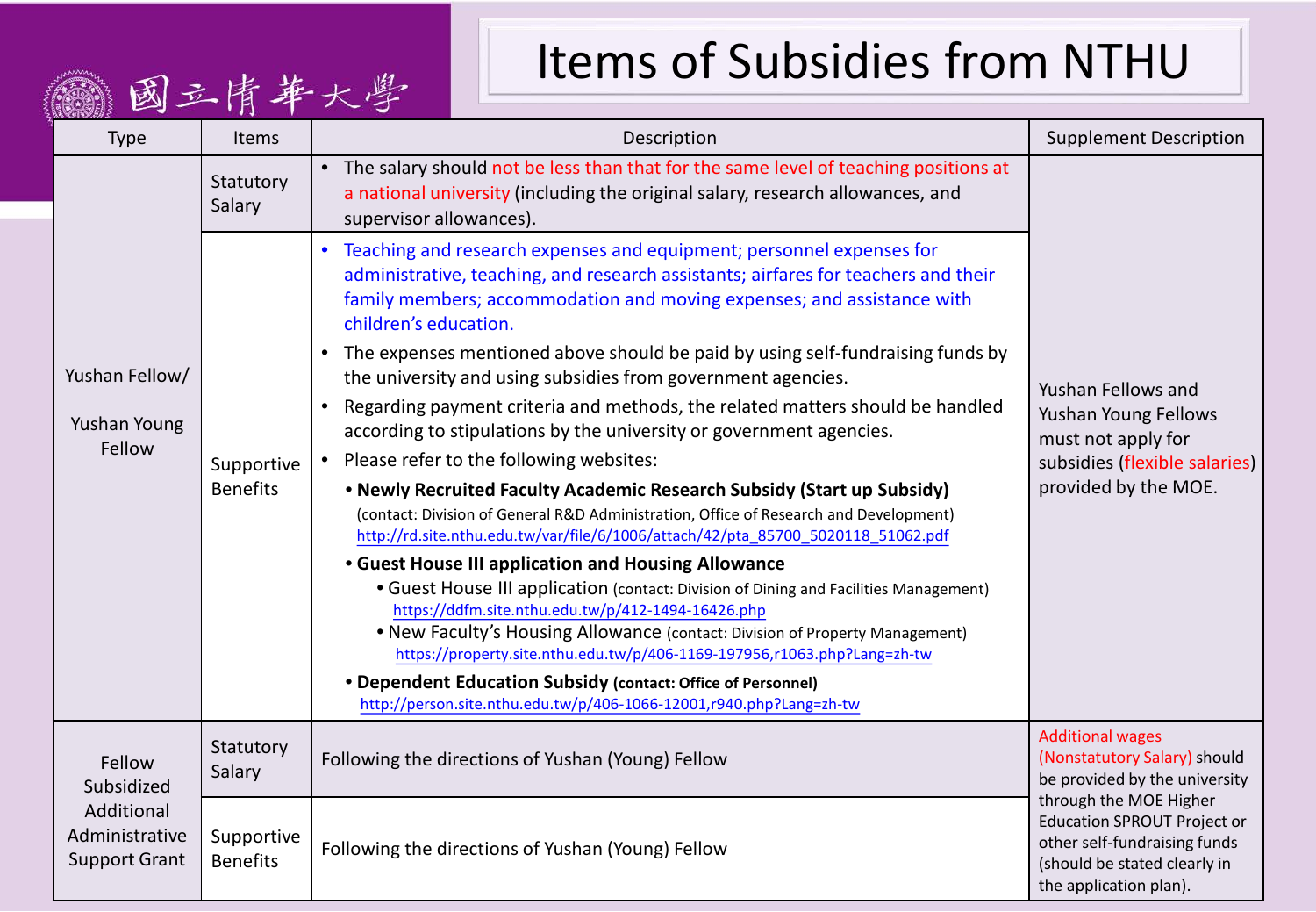

## Funding Reimbursement

#### **Subsidies from the MOE**

- Payments, disbursements, and reports should be handled according to the directions for subsidies and funding by the MOE and Taiwan's Central Government.
- Annual funding execution:
	- Period of annual funding execution: within 1 year from the date of appointment
	- Yushan Fellows and Yushan Young Fellows are required to submit annual performance reports each year within 2 months after the expiry of the annual funding execution period.

#### **Subsidies from NTHU**

• The items of subsidies, the deadline of reimbursement, and other regulations should be handled according to the direction of each funding.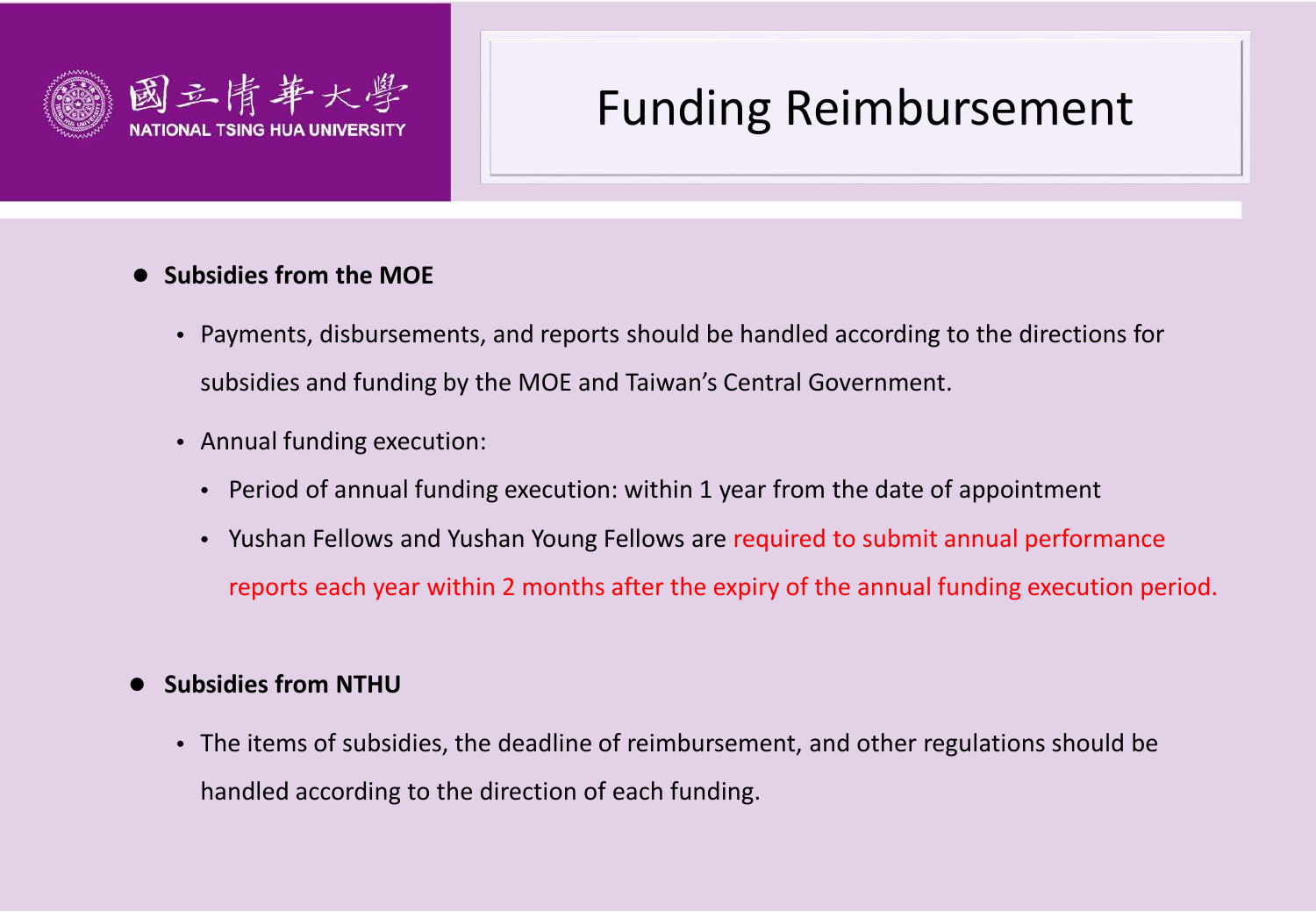#### Project Implementation Assessment ( Annual/ Midterm/ Final Report )

| <b>Type</b>                     |                                                                                                                                                                                                                                                                                    | <b>Deadline</b>                                                                                                                                                                                                                                                           |                                                                                  |                                                                                                                                                                                                                                                                                                                                                                                                                                                    |                                                                                                            |                         |
|---------------------------------|------------------------------------------------------------------------------------------------------------------------------------------------------------------------------------------------------------------------------------------------------------------------------------|---------------------------------------------------------------------------------------------------------------------------------------------------------------------------------------------------------------------------------------------------------------------------|----------------------------------------------------------------------------------|----------------------------------------------------------------------------------------------------------------------------------------------------------------------------------------------------------------------------------------------------------------------------------------------------------------------------------------------------------------------------------------------------------------------------------------------------|------------------------------------------------------------------------------------------------------------|-------------------------|
|                                 | Yushan Fellow                                                                                                                                                                                                                                                                      | Yushan Young Fellow                                                                                                                                                                                                                                                       | <b>Fellow Subsidized</b><br>Additional<br>Administrative<br><b>Support Grant</b> | <b>Review Method</b>                                                                                                                                                                                                                                                                                                                                                                                                                               | <b>Notes for</b><br><b>Review</b>                                                                          | <b>Review</b><br>result |
| Annual<br>Performance<br>Report | Should be submitted and uploaded to the Yushan (Young) Fellow Program website                                                                                                                                                                                                      |                                                                                                                                                                                                                                                                           |                                                                                  | After administrative review, the annual<br>performance report will be published on                                                                                                                                                                                                                                                                                                                                                                 |                                                                                                            |                         |
| <b>Annual Brief</b><br>Report   | E-file within 10 MB, both in Chinese and English                                                                                                                                                                                                                                   | Should be uploaded to the Yushan (Young) Fellow Program website                                                                                                                                                                                                           | the program website.                                                             | The review<br>focuses on the<br>research,                                                                                                                                                                                                                                                                                                                                                                                                          |                                                                                                            |                         |
| Mid-term<br>report              | Should be submitted at the<br>end of the 1 <sup>st</sup> year of<br>implementation<br>Can be submitted alongside<br>the annual performance<br>report                                                                                                                               | Should be submitted at the<br>end of the 2 <sup>nd</sup> year of<br>implementation<br>Can be submitted alongside<br>the annual performance<br>report                                                                                                                      | Following the<br>directions of<br>Yushan (Young)<br>Fellow                       | A review committee will review the mid-<br>term report. Each of six fields (i.e.,<br>humanities and arts, social sciences,<br>science, medicine, engineering, and life<br>science and agriculture) should have a<br>convener and reviewers.                                                                                                                                                                                                        | teaching and<br>service<br>performance of<br>fellows, as well<br>as the original<br>goals of the           | Remarks 1               |
| Final<br>Report                 | $\bullet$ Intending to apply for the<br>$2nd$ Term Program : 6<br>months before the<br>program's expiry; cab be<br>submitted alongside the<br>2 <sup>nd</sup> term application form<br>• Not intending to apply for<br>the 2 <sup>nd</sup> term Program :<br>expiry of the program | • Intending to apply for the<br>$2nd$ Term Program : 6<br>months before the<br>program's expiry; can be<br>submitted alongside the<br>2 <sup>nd</sup> term application form<br>• Not intending to apply<br>for the 2 <sup>nd</sup> term Program:<br>expiry of the program | expiry of the<br>program                                                         | $\bullet$ Intending to apply for the 2 <sup>nd</sup> term<br>Program: the final report and the 2nd<br>term application will be sent by the<br>MOE to a committee of six fields for<br>review<br>Not intending to apply for the 2 <sup>nd</sup><br>term Program, Fellow Subsidized<br><b>Additional Administrative Support</b><br>Grant: After administrative review,<br>the annual performance report will be<br>published on the program website. | application plan<br>and the<br>implementation<br>of the support<br>mechanism of<br>the host<br>university. | Remarks 2               |

Remarks 1

( 國立 唐 華 大 學

● For Yushan (Young) Fellows who fail to meet the anticipated outcome, relevant improvement will be required based on the reviewers' comments. The modification should be examined as one of the review items when assessing the final report and the subsequent application. In addition, it will be used as a reference for the MOE's next allocation of the university's application quota.

For fellows who are additionally subsidized for administrative support grant, the MOE will adjust the amount of the remaining program subsidy accordingly.

Remarks 2

● For Yushan (Youth) Fellows and the application for renewal at the same time, which will be the reference basis for the approval of the subsequent funding of the MOE. MOE will decide the approval 3 months before the expiry of the term of employment.

● For the fellows who have not applied for renewal or additional administrative support grant, it will be used as a reference for the subsequent allocation of the university's application places by the MOE.